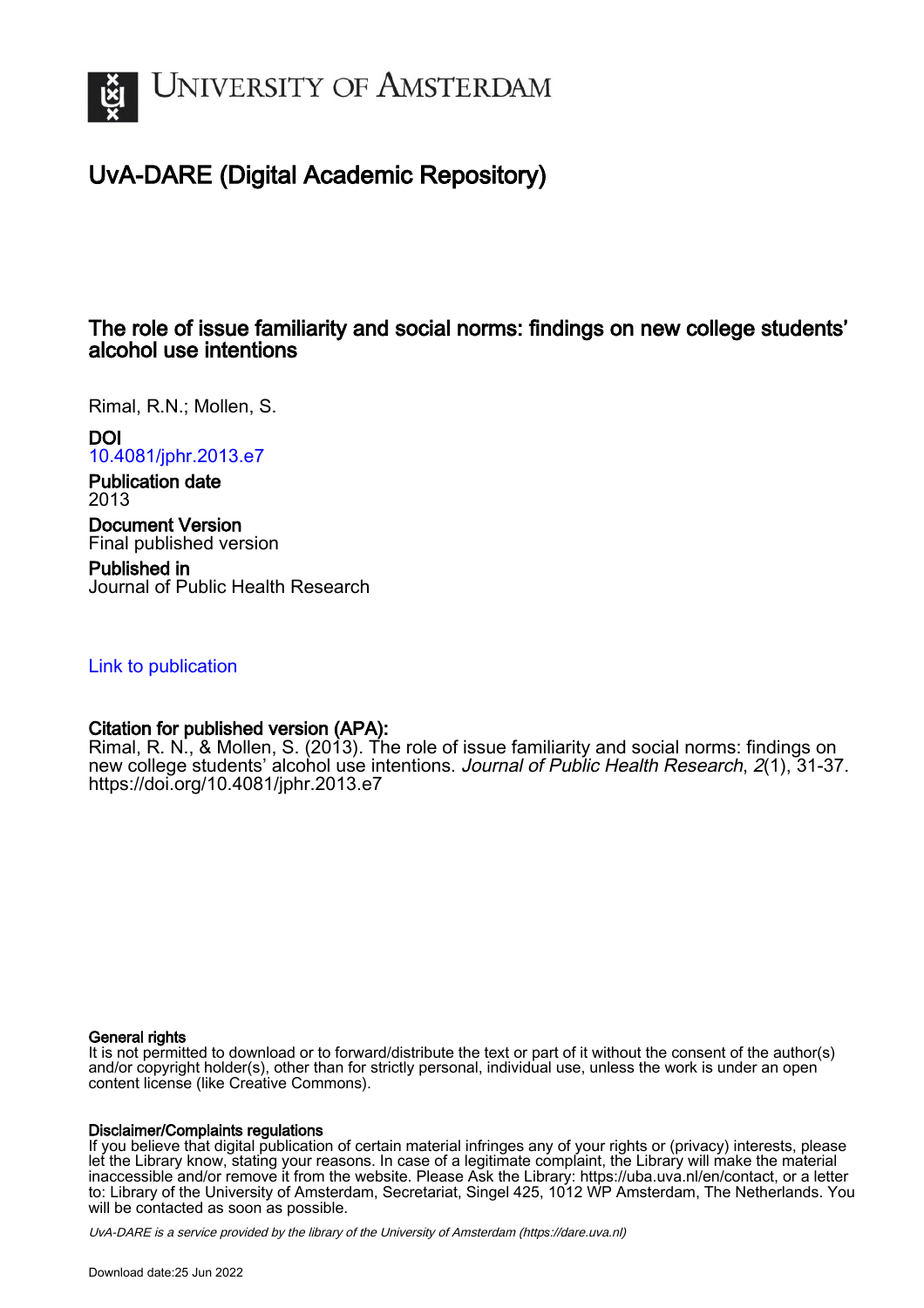

### **Article**

# **The role of issue familiarity and social norms: findings on new college students' alcohol use intentions**

## **Rajiv N. Rimal,<sup>1</sup> Saar Mollen<sup>2</sup>**

**<sup>1</sup>Department of Prevention & Community Health, George Washington University, Washington DC, USA; <sup>2</sup>Amsterdam School of Communication Research, University of Amsterdam, The Netherlands**

#### **Significance for public health**

Findings from this paper indicate that descriptive norms exercise both a main-effect and an interactive effect on behavioral intentions. The influence of descriptive norms on behavioral intentions was significant, even with the inclusion of the various normative modifiers in the models. Furthermore, the relationship between descriptive norms and behavioral intentions was strengthened under conditions of high issue familiarity, and weakened under conditions of low issue familiarity. More research needs to be conducted, however, to verify the effects of familiarity in the relationship between descriptive norms and behavioral intentions. Furthermore, longitudinal samples will also help in determining whether intentions get translated into actual behaviors. Public health interventions designed to change individuals' health behaviors often have not taken into account people's level of familiarity with the behavior in question. Indeed, most of the prominent theories of behavior change have failed to incorporate this important construct. Findings from this paper clearly indicate that familiarity is an important variable that affects how people think about and act in accordance with prevailing social norms. Behaviors that people are familiar with – those that they have adopted in the past, those that do not invite a lot of personal scrutiny and thoughtfulness – appear to be more strongly affected by social norms. Put another way, when people believe that behaviors familiar to them are also enacted by many others, they have a harder time defying the group norms. Public health interventions thus need to take into account the familiarity (or its corollary, novelty) of the behavior that they are attempting to change. Example the mothemotion of the mothemotic interventions of reducing<br>and interventions as orly and interventions for reducing<br>and interventions. Furthermore, longitudinal contact<br>calce distributions. Furthermore, longitudin

## **Abstract**

*Background*. Scholars in a variety of disciplines are interested in understanding the conditions under which social norms affect human behavior. Following the distinction made between descriptive and injunctive norms by the focus theory of normative conduct, the theory of normative social behavior predicts that the influence of descriptive norms on behavior is moderated by injunctive norms, outcome expectations, and group identity. We extended the theory by testing the proposition that the influence of descriptive norms on behavior would be greater under conditions of greater issue familiarity, defined as the ease with which one can cognitively access the behavior or behavioral issue.

*Design and Methods*. The model was tested in the domain of alcohol consumption intentions by conducting a survey among incoming students (n=719) to a large university in the United States. Data indicated that students in the sample were well representative of the university population.

*Results*. The influence of descriptive norms on behavioral intentions was moderated by issue familiarity, as predicted. Familiarity was a facilitator of behavior: the influence of descriptive norms on behavioral intentions was greater under conditions of high, rather than low, familiarity. The overall model explained 53% of the variance in alcohol consumption intentions.

*Conclusions*. Public health interventions promoting health behaviors need to take into account the extent to which the behaviors are familiar to the target audience. The influence of norms appears to be weaker when the behavior is unfamiliar or novel. Implications for theory and interventions for reducing alcohol consumption are discussed.

## **Introduction**

Excessive alcohol consumption among U.S. college students is a recalcitrant problem. Hingson *et al.*<sup>1</sup> reported that in 2001, more than 1700 college students died from alcohol-related unintentional injuries, which further increased to 1825 in 2005, and in the same year 599,000 (which represents 10.5% of full-time 4-year college students) were unintentionally injured because of alcohol use. In recent years, university officials have begun to adopt social marketing techniques to address this issue. These techniques focus on disseminating positive norms by pointing out that most students either do not drink or drink responsibly. This approach is based on the idea that students overestimate the extent to which their peers consume alcohol, thereby viewing their own drinking as falling within the norms of acceptable conduct. By disseminating information about actual prevalence of drinking, social marketing techniques hope to provide a more accurate frame of reference with which students can compare their own drinking. This approach is so popular that roughly 48 percent of all 4-year residential colleges and universities in the U.S. have tried this approach.2 Results from these interventions, however, have been mixed, with some showing success,3 including a change in behavior reported by a meta-analysis of 62 studies,<sup>4</sup> and others being unable to reduce consumption.<sup>5</sup> Both groups of studies have shown reductions in perceptions of consumption as a result of exposure to norms-based campaigns.

A developmental perspective may provide some explanations for why these campaigns have not been more successful. As children grow up, their peers tend to take on greater importance, $6$  but children also become increasingly adept at resisting peer influence. Sumter and colleagues found, for example, that self-reported resistance to peer influence increases significantly during adolescence.7 This may also explain why norms-based campaigns, though effective in correcting misperceptions about consumption, may be less persuasive in actually reducing consumption among adolescents.

Another possible reason for these mixed results may be timing. By the time students are exposed to social norms campaigns in college, they tend to have had considerable experience with drinking and thus are likely to have been accustomed to applicable norms and behavioral rules – as they understand them. Once such norms of conduct are internalized and behaviors become habituated, they become more dif-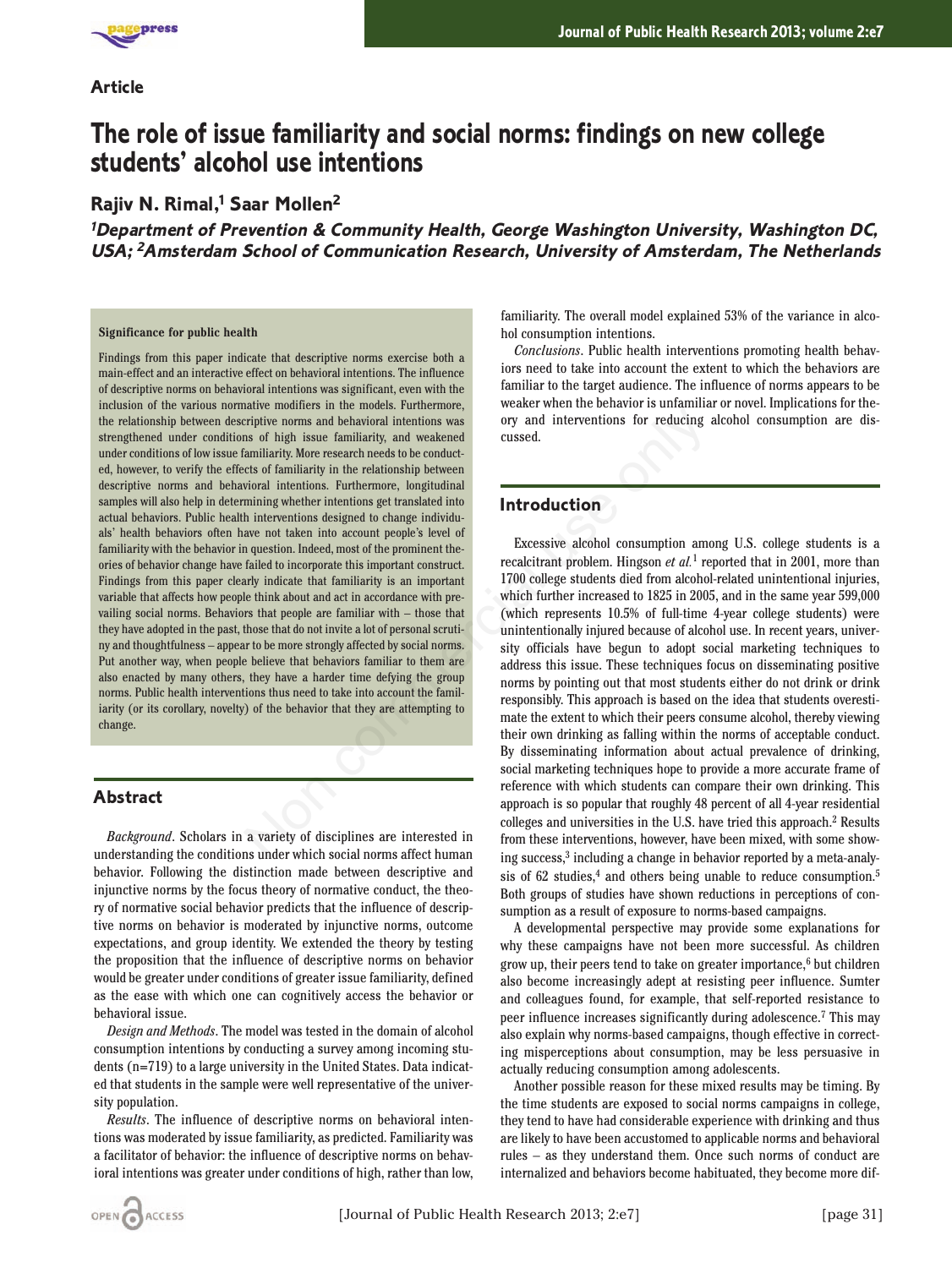#### ficult to change.8

In the United States, approximately 2.2 million students enroll in college each year.9 These students join a new environment in which modes of conduct have to be learned and socially negotiated. With regard to alcohol use, students appear to enter college with fairly well entrenched ideas (whether valid or not) about how much consumption takes place and how much they themselves intend to consume.<sup>10</sup> Although a great deal has been written about the relationship between college students' alcohol-related normative beliefs and their drinking behaviors,<sup>4</sup> researchers have not paid much attention to students' perceptions and beliefs as they enter college for the first time. This is an important issue because of the serious problems associated with alcohol consumption among freshmen, as has been documented elsewhere,<sup>11</sup> most of whom tend to be underage. If students come to campus with already-formed strong intentions to consume alcohol, $10$  then public health interventions need to start earlier, perhaps in high school or middle school when such perceptions begin to form.

#### Theoretical framework

In this paper, we adopt the theory of normative social behavior (TNSB) in order to make predictions about how incoming students' normative beliefs affect their intentions to consume alcohol.<sup>10,12</sup> Similar to most norms-based strategies to curtail alcohol consumption, the TNSB is based on the idea that human behavior is guided, at least in part, by two normative beliefs: perceptions about the prevalence of the behavior and how most others think one ought to behave. Cialdini *et al*. <sup>12</sup> call these two perceptions descriptive norms and injunctive norms, respectively. The TNSB extends this distinction and proposes specific conditions under which normative influences are expected to occur.

The TNSB posits that the influence of descriptive norms on behaviors should take into account the role of meaningful moderators, which act as the conditions under which normative influences are likely to occur. These moderators include injunctive norms,13 group identity,14,15 and outcome expectations.16

#### Injunctive norms

Injunctive norms, as conceptualized in the TNSB, are similar to subjective norms, as conceptualized in the theory of reasoned action (TRA),17 in that both concepts tap into notions of what one should do on the basis of one's relationships. They are distinct in that injunctive norms are thought to operate under threat of social sanctions, whereas no such punishments are implied in the conceptualization of subjective norms. It is expected that stronger social pressures (injunctive or subjective) to engage in a behavior will strengthen the relationship between descriptive norms and behavioral intentions. When individuals perceive that most others are engaging in a behavior (high descriptive norms), then they are more likely to engage in the behavior themselves if they also perceive that important referents will disapprove of them if they do not comply. This implied interaction between descriptive norms and injunctive norms on behavior has been confirmed in prior research, $18$  including an underlying explanation from qualitative research*.* 19

#### Group identity

A growing body of research is taking a social-identity or a self-categorization perspective in investigating the influence of social norms on behavior,20 among other reasons, to explain discrepancies in the attitude-behavior relationship. In this view, self-categorization changes the way the self is construed and gives a sense of belonging and identification with a group. It changes one's behavior to match the prototypes of the in-group. Through this social categorization process,



people depersonalize their perception of others in that others are no longer seen as unique individuals, but become embodiments of the characteristics of that group.21 This process maximizes the in-group similarities and inter-group differences, and this process of depersonalization is thought to produce conformity to shared in-group norms. In this sense, people are influenced by group norms because the norms inform them about which attitudes and behaviors are appropriate for members of a certain group in that specific context, and they influence behavior through self-categorization.

The TNSB conceptualizes group identity in terms of both perceived similarity with group members and aspiration, which refers to the desire to be like others. When group identity is strong, then not only is there a desire to conform in order to demonstrate one's connection with the reference group, but the threat of making one's nonconformity visible to others is that much more meaningful. In particular, when people aspire to become like others in their reference group, the drive to demonstrate their affiliation is likely to be greater than would be the case if people were indifferent toward the reference group.

#### Outcome expectations

In social cognitive theory, $22$  outcome expectation refers to beliefs about the benefits that will result from engagement in a particular behavior. Researchers in the alcohol literature use the term *positive expectancies* to refer to beliefs about the benefits of alcohol consumption.23 The underlying idea is that perceptions about the benefits of a behavior are strong predictors of the behavior. From the perspective of the TNSB, the relationship of interest is the interaction between descriptive norms and outcome expectation in predicting behavior. When individuals perceive that many others in their social midst are engaging in a behavior (high descriptive norms), and the behavior is perceived to confer many benefits that will, for example, enhance one's social life, then the likelihood of action becomes greater than would be the case if the behavior is not perceived to be beneficial. Conversely, if an individual perceives that many others engage in a behavior (high descriptive norms) that the individual perceives to be harmful (negative outcome expectations), then it is less likely that this individual will engage in the behavior. Perceiving that many others are engaging in a counterproductive behavior, after all, will not result in desires to emulate others; rather, it is likely to strengthen one's own resolve not to engage in the behavior. The moderating role of outcome expectation in the relationship between descriptive norms and behaviors have been established in the literature.<sup>24</sup> Recently, the list of moderators in the relationship between descriptive norms and behaviors has been expanded. Jang, Rimal, and Cho found,<sup>25</sup> for example, that descriptive norms exerted little influence on adolescents' drinking patterns if parental monitoring was high; descriptive norms were significantly more influential in the absence of parental monitoring. This idea of uncovering moderators in the relation between descriptive norms and behavior has found support with other scholars in the field as well.26 Because the central ideas behind the TNSB have been published elsewhere, $27$  and the components of the theory have been discussed in the larger context of normative influences,<sup>28</sup> it will not be repeated here. theory of normative social behavior<br>
intendions bue incoming students<sup>22</sup> untome either instantons to consume alcohol.<sup>10,12</sup> about the benefits that will result from either<br>
intentions to consume alcohol.<sup>10,12</sup> about th

#### Issue familiarity

In this paper, we consider the role of issue familiarity: the ease with which the behavior in question, including its facilitators and barriers, is cognitively accessible. It signifies the extent to which the focal issue or behavior is thought to be within people's mental reach. In this conceptualization, habitual behaviors would score high on issue familiarity. Because these behaviors have been enacted multiple times,<sup>29</sup> the actor is highly familiar with the larger context in which the behavior is enacted, factors that promote or inhibit the enactment of the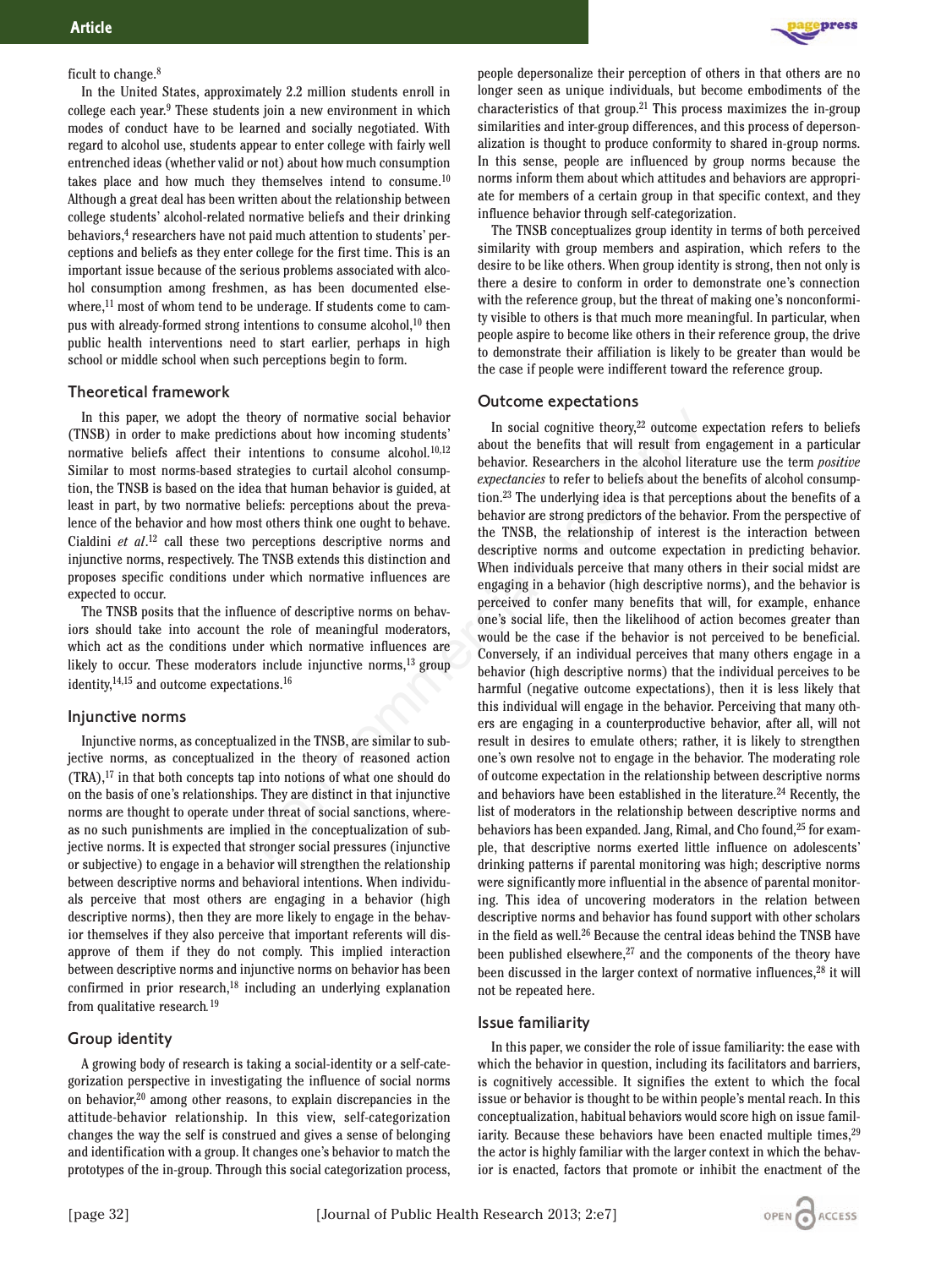

behavior, and costs and consequences of the behavior. By contrast, new behaviors, by definition, lack familiarity. A behavior can, of course, be familiar without being habitual. College students who reduce their drinking after their freshmen year, for example, would be familiar with issues surrounding drinking on campus (issues around access, benefits, and consequences are known to them) but drinking may no longer be a habitual behavior for them.

It is not surprising that familiarity with a behavior and the enactment of that behavior would reinforce each other in a reciprocal manner. People tend to buy products and socialize with others on the basis of familiarity, and the resultant behaviors further reinforce familiarity. 21,30 Familiarity also facilitates. Being familiar with a behavior signifies that, through actual or vicarious experience, one knows about various factors that either promote or inhibit the behavior. In this sense, familiarity with alcohol issues on campus is equivalent to issues pertaining to access, especially for incoming students who are forbidden to purchase alcohol because of their underage status. Finally, familiarity with a behavior obviates the need to critically examine the costs and benefits associated with each decision. For these reasons, we hypothesize that incoming students familiar with alcohol issues on campus would enter the university environment with greater intentions to drink, in comparison to their counterparts whose perceived level of familiarity is lower. The greater theoretical concern here, however, is not so much with whether familiarity affects drinking intentions, which it likely does. Rather, the more relevant issue for this paper is whether familiarity affects the relationship between descriptive norms and drinking intentions. If students coming to campus have high levels of familiarity with alcohol-related issues (in terms of where they can obtain alcohol, what the drinking environment on campus is like, etc.), perceptions that many of their peers also drink alcohol should further boost their intentions to drink. For these students, to the extent that familiarity serves as a facilitator of drinking behavior, beliefs about widespread consumption among their peers should encourage them to increase their own drinking intentions. In the minds of these students, alcohol on campus would be seen as being both accessible and prevalent. On the other hand, if students are unfamiliar with alcohol-related issues and are unaware about how and in what context they can gain access, then perceptions about the prevalence of consumption on campus should have less bearing on their own consumption intentions. For these students, lower levels of familiarity restrict access, which serves as a barrier to consumption, as has been found elsewhere.31 As that incoming baudent members are incoming that in the subsect of earniliarity, all other<br>
in comparison to their counterparts whose<br>
The great theoretical concern<br>
the psychometric properties of the value of the with

Thus, we hypothesize an interaction between descriptive norms and familiarity, such that the relationship between descriptive norms and behavioral intentions will be strong when familiarity is high and weak when familiarity is low. As noted earlier, prior studies have tested the relationship between descriptive norms and moderators such as injunctive norms, outcome expectations, and group identity, which will not be repeated here. However, we will control for their effects in our statistical models.

## **Design and Methods**

A survey was conducted among incoming college students (n=719) attending the new-student orientation workshop in a large public university in the southern United States. On the first day of each of the six workshops, researchers handed out surveys to students who were waiting in line to receive various services or making inquiries about registration requirements. Students filled out the four-page survey at tables placed in various parts of a large waiting area. To maintain anonymity, no personally identifiable information was collected from students, and students were asked to drop off completed surveys in a

box placed at some distance from the researchers. This study was approved by the institutional review board of the university where it was conducted, and consent was obtained in the first paragraph of the survey. The entire survey took approximately 10 minutes to fill out. Of the 840 surveys that were handed out over six days, 721 (85.8 percent) were returned. According to data released by the university, of the 7033 incoming freshmen, 53.4 percent comprised female students, compared to 51.5 percent in this sample. The ethnic breakdown of incoming students at the university (and this sample) was as follows: Whites, 59.9 percent (52.3); African Americans, 5.8 percent (2.9); Hispanic, 16.5 percent (20.6); Asian American, 15.9 percent (14.5); and other or unknown ethnicities, 2.6 percent (9.7). Hence, compared to the incoming class as a whole, this convenience sample seems to have included fewer White, African American, and Asian American students, but more Hispanic students and students who did not divulge their ethnic background. Nevertheless, the sample can be deemed to be representative of incoming students in the university where this research was conducted.

#### Primary variables

Except for issue familiarity, all other measures were taken from the previous work of Rimal and colleagues,10,32 who have demonstrated the psychometric properties of the variables. Measures of subjective norms were taken from Ajzen and Fishbein.17

#### Behavioral intention

Three questions asked students about their intention to consume alcohol during their freshmen year: how often they i) thought they would; ii) would like to; and iii) intended to go out drinking with their friends during any given month. Responses, each scored on a 11-point scale ranging from *never* to *10 times or more*, were averaged into an index ( $\alpha$ =0.95; M=1.86, SD=2.43).

#### Descriptive norms

Descriptive norms refer to students' perceptions about the prevalence of alcohol consumption on campus. Four statements asked students to estimate how much alcohol a typical student at the university consumed i) when he or she went to a bar, ii) when he or she had friends over to the apartment for drinks, iii) when he or she went to a party, and iv) during the weekend from Friday evening to Saturday evening. Responses, each scored on an 11-point scale ranging from *1* to *more than 10*, were averaged into an index ( $\alpha$ =0.88; M=5.64, SD=2.11).

#### Issue familiarity

Two items measured the extent to which students were familiar with alcohol-related practices on campus. Students were asked to express how strongly they agreed or disagreed (on a 7-point scale), ranging from *1 strongly disagree* to *7 strongly agree*, with the statements: i) *I am quite knowledgeable about how much alcohol students (at this university) typically drink* and ii) *I believe I have a pretty good idea about where and when students drink alcohol*. Responses were averaged into an index of familiarity (*r*=0.57; M=4.10, SD=1.53).

#### Variables in the theory of normative social behavior

The following variables, which are conceptualized as moderators in the relationship between descriptive norms and behavioral intentions, have been tested elsewhere, and for the sake of simplicity, will not be tested in this paper. Rather, we included them as control variables in our regression models.

#### Injunctive norms

Injunctive norms, defined as social approval, were measured through four statements, such as *it is appropriate for students to drink*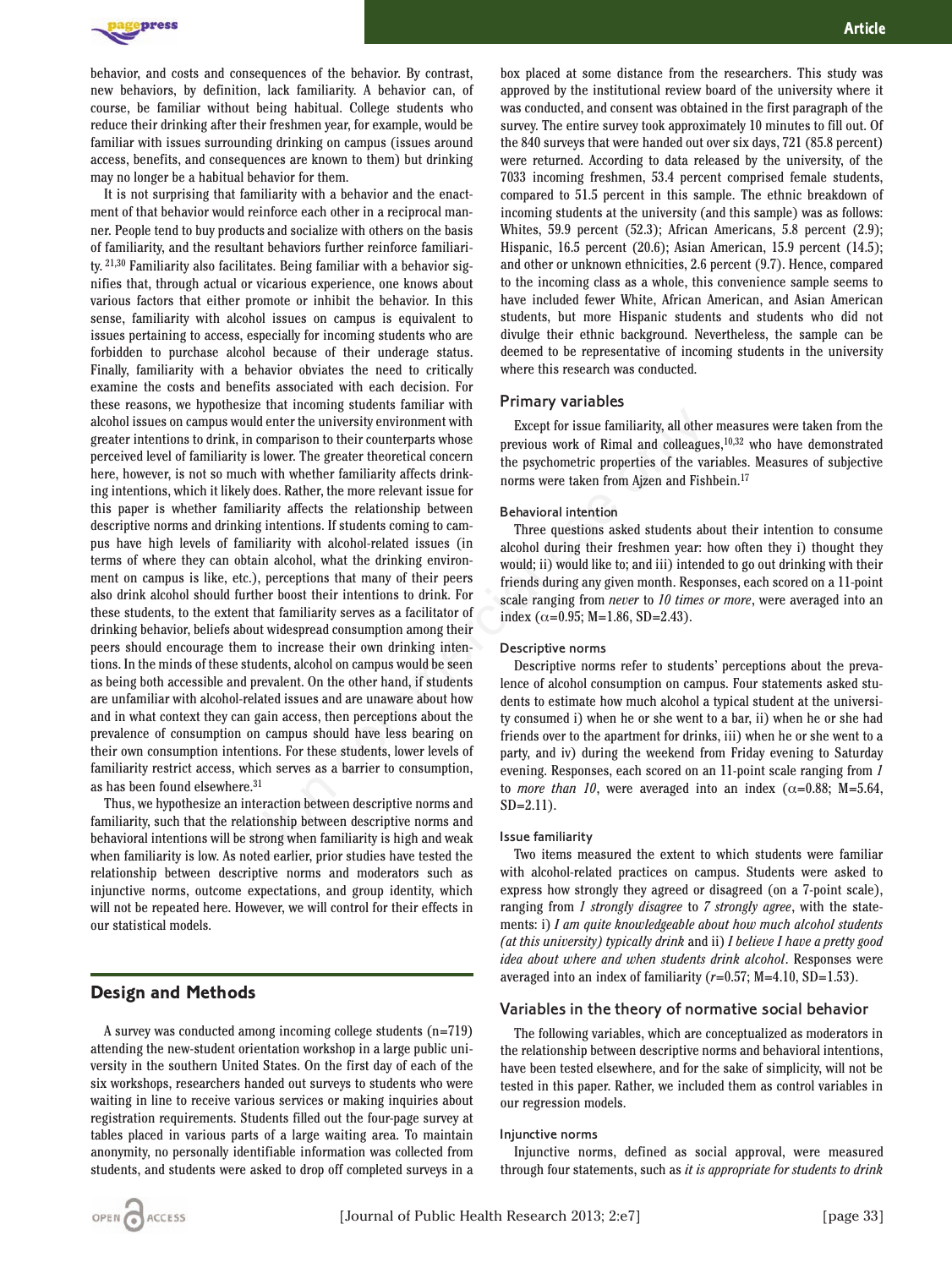*every weekend* and *society in general considers it appropriate for students to drink every weekend* on a 7-point scale, ranging from *strongly disagree* to *strongly agree*  $(\alpha=0.89; M=2.68, SD=1.23)$ . *Subjective norms,* from the theory of reasoned action, were measured with five question-pairs, each of which was the product of importance of others' beliefs (*most of my close friends think it is OK for me to drink alcohol*) and motivation to comply (*it is important for me to do what my close friends want me to do*); ( $\alpha$ =0.87; M=9.73, SD=6.71).

#### Outcome expectations

Outcome expectations were operationalized as students' perceived benefits: the extent to which students believed that drinking alcohol with friends was rewarding, pleasurable, enjoyable, and fun. Responses to these four items, each coded on a 7-point scale, ranging from *strongly disagree* to *strongly agree*, were averaged into an index of *perceived benefits*  $(\alpha=0.95; M=2.97, SD=1.70)$ .

#### Group identity

Group identity was conceptualized as aspiration, the extent to which incoming students emulated to be like other students at the university. *Aspiration* was measured as the average of responses to four questions that asked students how strongly they agreed or disagreed with four statements (all measured on 7-point scales, ranging from *strongly disagree* to *strongly agree*): the extent to which they i) thought most UA (*university anonymous* is used here as a proxy for the actual university initials used in the survey) students were respectable; ii) thought most UA students were inspiring; iii) looked up to most UA students; and iv) thought highly of most UA students  $(\alpha=0.89; M=4.47, SD=1.13).$ 

#### Other control variables

In order to test the hypotheses, known predictors of alcohol consumption were used as controls. According to the literature, members of Greek organizations typically consume more alcohol than nonmembers.33,34 Membership in Greek organizations was measured by asking students whether they currently were or whether they would be joining a Greek organization on campus. Response choices were no (coded as 0), don't know  $(1)$ , or yes  $(2)$ . In this sample  $(n=669)$ , 43 percent indicated that they were not, nor wanted to become a member of a Greek organization, 45 percent did not know yet, and 12 percent indicated they would be joining or were already a member. Another control variable was sex, as males typically drink more than females (55.5 percent of sample,  $n=670$ ).<sup>35</sup> Hence, these variables were used as controls in the tests of our hypotheses. ated to be like other students at the computer as the point of the point students and subjective normal students in measured on  $T_p$  are computed to make the average or dismusted on 7-point scales, ranging and subjective



#### Statistical analyses

Study hypothesis was tested through linear regression equations with behavioral intention as the dependent variable, with demographic and prior TNSB variables as controls. The model tested the maineffects of and the interaction between descriptive norms and issue familiarity. In accordance with Aiken and West recommendations, 36 variables used in the interaction analysis were first centered around their mean, standardized, and these standardized values were used to compute interaction terms. The relationship between descriptive norms and drinking intentions was investigated at three levels of the moderator (issue familiarity) variable, corresponding to low (at one standard deviation below the mean), medium (at the mean), and high values (one standard deviation above the mean), respectively.

## **Results**

#### Preliminary analyses

Table 1 shows the inter-correlations among variables used in this study. Compared to males, female students perceived lower injunctive and subjective norms to consume alcohol, perceived less benefits from alcohol consumption, and had lower consumption intentions. Students intending to join Greek organizations (compared to those without such intentions) perceived greater injunctive norms to consume alcohol and harbored stronger intentions to drink. Issue familiarity did not differ between males and females, but it was higher among students intending to join Greek organizations, and it was positively associated with descriptive, injunctive, and social approval norms; it was positively associated with intentions to drink alcohol.

#### Tests of study hypothesis

Study hypothesis was tested using behavioral intention to consume alcohol as the dependent variable in hierarchical regression, results of which are shown in Table 2. In the overall model, male and female students did not differ in their intentions to drink alcohol, but there was a significant association between intentions to join Greek organizations on campus and drinking intentions ( $\beta$ =0.12, P<0.001).

Three of the four TNSB variables were significantly associated with drinking intentions. Those who perceived greater social approval for drinking (β=0.09, P<0.01), greater subjective norms to drink (β=0.10, P<0.01), and greater benefits for drinking  $(\beta=0.56, P<0.001)$  had higher intentions to drink.

Descriptive norms ( $\beta$ =0.09, P<0.01) and issue familiarity ( $\beta$ =0.06,

|                      |      |         | $\cdot$ | $\overline{4}$ | $\overline{5}$ | 6          |           | 8         | $\overline{9}$ |
|----------------------|------|---------|---------|----------------|----------------|------------|-----------|-----------|----------------|
| Female               | 1.00 | $0.08*$ | $-0.02$ | $-0.19**$      | $-0.20***$     | $-0.17***$ | 0.02      | 0.03      | $-0.08*$       |
| Greek                |      | 1.00    | 0.06    | $0.09*$        | $0.13**$       | $0.10**$   | $0.17***$ | $0.13***$ | $0.21***$      |
| Descriptive norm     |      |         | 1.00    | $0.25***$      | $0.14***$      | $0.16***$  | 0.00      | $0.11**$  | $0.22***$      |
| Social approval      |      |         |         | 1.00           | $0.62***$      | $0.62***$  | 0.03      | $0.19***$ | $0.53***$      |
| Subjective norms     |      |         |         |                | 1.00           | $0.59***$  | $0.14***$ | $0.22***$ | $0.50**$       |
| Perceived benefits   |      |         |         |                |                | 1.00       | 0.07      | $0.26***$ | $0.69***$      |
| Aspiration           |      |         |         |                |                |            | 1.00      | $0.10**$  | $0.08***$      |
| Issue familiarity    |      |         |         |                |                |            |           | 1.00      | $0.3**$        |
| Behavioral intention |      |         |         |                |                |            |           |           | 1.00           |

#### **Table 1. Pearson correlations among predictors of alcohol consumption (n=719).**

 $*P<0.05$ ,  $*P<0.01$ ,  $***P<0.001$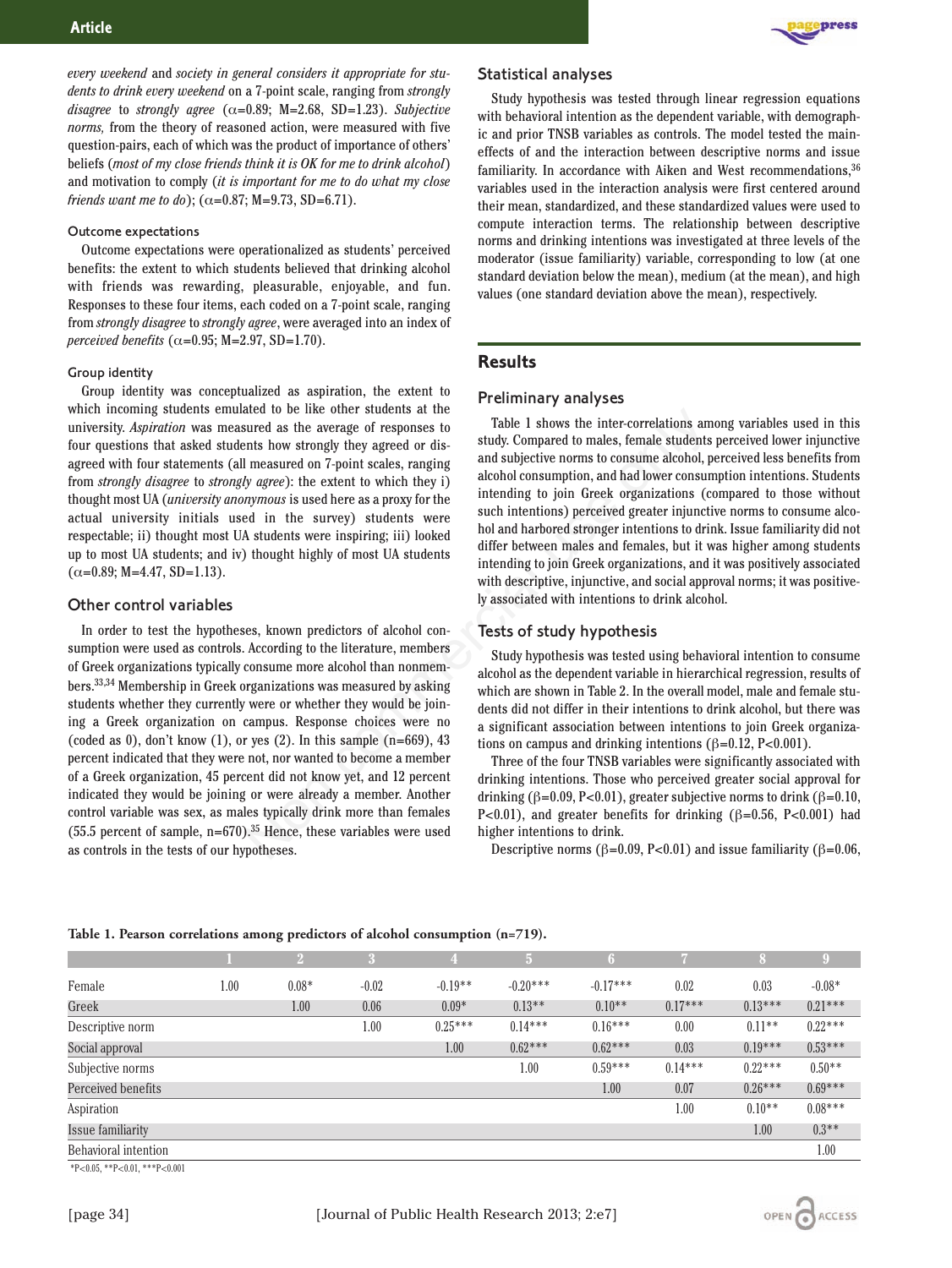

P<0.001) were both positively associated with intentions to drink. We also observed a significant issue familiarity x descriptive norms interaction ( $\beta$ =0.06, P<0.05). The pattern of the interaction is shown in Figure 1. At high levels of familiarity, the relationship between descriptive norms and drinking intentions was positive  $(\beta=0.15,$ P<0.001). This relationship was somewhat weaker, though statistically significant, at medium level of familiarity ( $\beta$ =0.09, P<0.01). At low level of familiarity, the relationship between descriptive norms and drinking intentions was not significant (β=0.04, *n.s.*). Overall, the model explained 53 percent of the variance in drinking intentions.

## **Discussion and Conclusions**

In this study, we tested the central hypothesis pertaining to the moderating role of familiarity in the relationship between descriptive norms and behavioral intentions. Our data were collected among students on the verge of a major change in their lives (starting a new experience in a large public university), an appropriate setting for testing the effects of familiarity. Bivariate correlations showed that issue familiarity was positively associated with consumption intentions, indicating that those who were more familiar with drinkingrelated issues on campus were more likely to intend to drink; conversely, those who perceived themselves to be less familiar about prevailing drinking-related issues were less likely to drink. Issue familiarity's interactions with descriptive norms further indicated that the positive association between descriptive norms and behavioral intentions was stronger among those with high levels of familiarity, in comparison to those with low levels of issue familiarity. Students characterized by less familiarity about alcohol consumption were less likely to be influenced by descriptive norms, as compared to students characterized by greater familiarity. It is worthwhile to differentiate issue familiarity from ambiguity. Familiarity, as we have conceptualized in this paper, refers to people's perceptions about what they know about an issue; ambiguity refers to people's inability to make sense of a situation. In the norms literature, ambiguity has been found to enhance normative influences.37 One of the primary functions that norms serve is that, under conditions of ambiguity, they provide assistance in understanding the appropriate mode of conduct.38 When unsure about how to interpret an unfolding situation, people first look to the behaviors of others. Others' engagement in a behavior then provides information about what actions are warranted. In this sense, ambiguity refers to individuals' inability to make sense of or ascribe meaning to a social context. Issue familiarity, on the other hand, refers to the level of knowledge that people perceive to have about a particular issue; it does not pertain to interpreting an unfolding set of events, as is the case with situational ambiguity. This paper's findings indicate that, when the level of familiarity is low, people resort to their internal belief structure to help them make decisions; they do not look to the behaviors of others. When their level of familiarity is high, they look beyond their own internal beliefs and form intention judgments based, in part, on their perceptions about others' behaviors. It thus appears that issue familiarity is functionally equivalent to access: when a behavior is perceived to be accessible, others' engagement in the behavior further propels its enactment, but when the behavior is inaccessible, then social prevalence has little to no bearing. It should also be noted that we cannot tell whether or to what extent students' perceived familiarity with alcohol-related issues are accurate. Students may think they know about where alcohol can be obtained and what the drinking patterns among their peers are, but these perceptions may or may not reflect reality. Similarly, their perceptions about the prevalence of consumption on campus may be inaccurate, as they often are. $39$  What is important, however, is that these perceptions – as Learn the community. Bivariate correlations showed that<br>
Learn's. Bivariate correlations showed that<br>
the primary limitation of this study<br>
weve more feamiliar with drinking-<br>
weve more likely to intend to drink, con-<br>
th

inaccurate as they may be – determine students' intentions to consume alcohol. While interventions have been designed to correct misperceived norms on campus, our findings indicate that interventions may also consider focusing on the accuracy of perceptions around familiarity with alcohol-issues on campus. Students' perceptions about the availability of alcohol on campus, for example, could be challenged.

We also observed that, even before students begin their university experience, many had already developed fairly strong beliefs about the prevalence of consumption, preferences for consumption, and perceptions about the benefits associated with consumption. This is indicated by the strong correlations observed between other TNSB variables (injunctive norms, subjective norms, perceived benefits, and aspiration) and behavioral intentions. Hence, it appears that health educators need to tackle the issue and change these beliefs much earlier in students' lives, perhaps while they are in high school or even younger. Data from this study suggest that many beliefs about college drinking are formed *prior* to on-campus exposure to existing consumption patterns and our findings indicate that health promotion efforts to change these beliefs need to be moved up.

#### Limitations

The primary limitation of this study was its design. Because none of the variables were manipulated, the implied causal link between

#### **Table 2. Predictors of alcohol consumption intention (n=719).**

| <b>Predictors</b>                     | r <sup>a</sup> | h         | t-value   |
|---------------------------------------|----------------|-----------|-----------|
| Demographic controls                  |                |           |           |
| Female                                | $-0.08*$       | 0.03      | 1.21      |
| Greek                                 | $0.21**$       | $0.12**$  | $4.08**$  |
| <b>Prior TNSB variables</b>           |                |           |           |
| Social approval                       | $0.53**$       | $0.09***$ | $2.73***$ |
| Subjective norm                       | $0.50**$       | $0.10***$ | $2.76***$ |
| Perceived benefits                    | $0.69**$       | $0.55***$ | $15.93**$ |
| Aspiration                            | $0.08*$        | $-0.01$   | $-0.29$   |
| Test variables: main-effects          |                |           |           |
| Issue familiarity                     | $0.30**$       | $0.06*$   | $2.20*$   |
| Descriptive norms                     | $0.22**$       | $0.09***$ | $3.16***$ |
| Test variables: interaction           |                |           |           |
| Issue familiarity x descriptive norms | $0.36**$       | $0.06*$   | $2.30*$   |
| Total $\mathbb{R}^2$                  |                |           | $53.3**$  |

aZero-order Pearson Correlation. **bStandardized beta from regression equations with all variables** entered into the model. \*P<0.05, \*\*P<0.001, \*\*\*P<0.01.



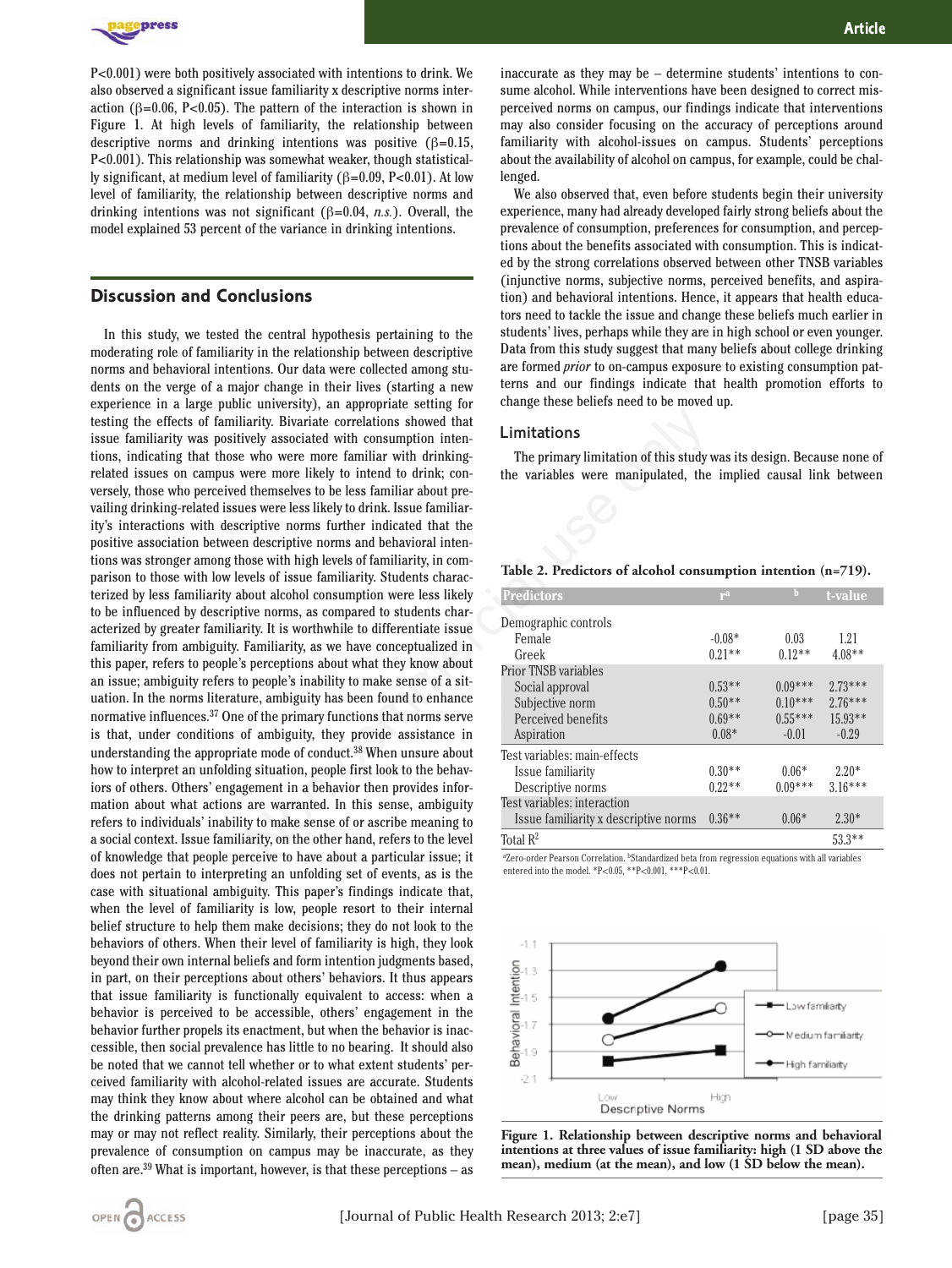

### Endnotes

We also measured prior behaviors pertaining to alcohol consumption. Pattern of findings with the use of prior behaviors as the dependent variable were similar to those reported in this paper with the use of behavioral intentions as the dependent variable. For simplicity (and in order to make predictions about future behaviors), we included only the intention measure in our models.

Correspondence: Prof. Rajiv N. Rimal, Department of Prevention & Community Health, George Washington University, 2175 K. St. NW, Suite 700, Washington, DC 20037, USA. E-mail: rrimal@gwu.edu

Key words: descriptive norms, alcohol, theory of normative social behavior, familiarity.

Contributions: RNR conceptualized the project, collected data, conducted the data analysis and wrote the paper; SM did background research and wrote the paper.

Conflict of interests: the authors declare no conflict of interests.

Received for publication: 26 February 2013.

Accepted for publication: 14 May 2013.

*©Copyright R.N. Rimal and S. Mollen, 2013*

*Licensee PAGEPress, Italy*

*Journal of Public Health Research 2013; 2:e7*

*doi:10.4081/jphr.2013.e7*

*This work is licensed under a Creative Commons Attribution NonCommercial 3.0 License (CC BY-NC 3.0).*

## **References**

- 1. Hingson RW, Heeren T, Winter M, Wechsler H. Magnitude of alcohol-related mortality and morbidity among U.S. college students ages 18-24: changes from 1998 to 2001. Ann Rev Pub Hlth 2005;26:259-79.
- 2. Wechsler H, Nelson TF, Lee JE, et al. Perception and reality: a national evaluation of social norms marketing interventions to reduce college students' heavy alcohol use. J Stud Alc 2003;64:484- 94.
- 3. DeJong W, Schneider, SK, Towvim LG, et al. A multisite randomized trial of social norms marketing campaigns to reduce college student drinking. J Stud Alc 2006;67:868-79.
- 4. Carey KB, Scott-Sheldon LAJ, Carey MP, DeMartini KS. Individuallevel interventions to reduce college student drinking: a meta-analytic review. Add Beh 2007;32:2469-94.



press

- 6. Giordano PC. Relationships in adolescence. Ann Rev Soc 2003;29:257-81.
- 7. Sumter SR, Bokhorst CL, Steinberg L, Westenberg PM. The developmental pattern of resistance to peer influence in adolescence: will the teenager ever be able to resist? J Adol 2009;32:1009-21.
- 8. Ouellette JA, Wood W. Habit and intention in everyday life: the multiple processes by which past behavior predicts future behavior. Psy Bull 1998;124:54-74.
- 9. National Center for Education Statistics (2010). Fast facts. Available from: http://nces.ed.gov/fastfacts/display.asp?id=372.
- 10. Rimal RN, Real K. How behaviors are influenced by perceived norms: a test of the theory of normative social behavior. Comm Res 2005; 32:389-414.
- 11. Hingson RW, Zha W, Weitzman ER. Magnitude of and trends in alcohol-related mortality and morbidity among U.S. college students ages 18-24, 1998-2005. J Stud Alc Drugs 2009;S16:12-20.
- 12. Cialdini RB, Reno RR, Kallgren CA. A focus theory of normative conduct: Recycling the concept of norms to reduce littering public places. J Pers Soc Psy 1990;58:1015-26.
- 13. Schultz PW, Nolan JM, Cialdini RB, et al. The constructive, destructive, and reconstructive power of social norms. Psy Sci 2007;18:429-34.
- 14. Goldstein NJ, Cialdini RB, Griskevicius V. A room with a viewpoint: Using social norms to motivate environmental conservation in hotels. J Cons Res 2008;35:472-82. examples the translate of Prevention and the proposed of the series of Prevention and Theorem and Theorem and The distriction and the distriction of Prevention and The distriction and The distriction and the mail: rrimal@g
	- 15. Terry DJ, Hogg MA, White KM. The theory of planned behavior: self-identity, social identity, and group norms. Brit J Soc Psy 1999;38:225-44.
	- 16. Atkinson NL, Permuth-Levine R. Benefits, barriers, and cues to action of yoga practice: a focus group approach. Amer J Hlth Beh 2009;33:3-14.
	- 17. Ajzen I, Fishbein M. Understanding attitudes and predicting social behavior. Englewood Cliffs, NJ: Prentice Hall; 1980.
	- 18. Lee CM, Geisner IM, Lewis MA, et al. Social motives and the interaction between descriptive and injunctive norms in college student drinking. J Stud Alc Drugs 2007;68:714-21.
	- 19. Jensen RE, Bute JJ. Fertility-related perceptions and behaviors among low-income women: injunctive norms, sanctions, and the assumption of choice. Comm Res 2010;20:1573-84.
	- 20. Turner JC, Hogg MA, Oakes PJ, et al. Rediscovering the social group: a self-categorization theory. Oxford, UK: Blackwell; 1987.
	- 21. Hogg MA. Social identity, self-categorization, and the small group. In: Witte EH, Davis, JH, editors. Understanding group behavior: small group processes and interpersonal relations. Mahwah, NJ: Erlbaum; 1996. pp 227-254.
	- 22. Bandura A. Social foundations of thought and action. Englewood Cliffs, NJ: Prentice-Hall; 1986.
	- 23. Goldman MS, Greenbaum PE, Darkes J. A confirmatory test of hierarchical expectancy structure and predictive power: discriminant validation of the alcohol expectancy questionnaire. Psy Assmt 1997;9:145-57.
	- 24. Brown A, Moodie C. The influence of tobacco marketing on adolescent smoking intentions via normative beliefs. Hlth Educ Res 2009;24:721-33.
	- 25. Jang S, Rimal RN, Cho N. Exploring parental influences in the theory of normative social behavior: findings from a Korean high school sample. Comm Res 2013;40:52-72.
	- 26. Göckeritz S, Schultz PW, Rendón T, et al. Descriptive normative beliefs and conservation behavior: the moderating roles of personal involvement and injunctive normative beliefs. Eur J Soc Psy 2009;40:514-23.
	- 27. Franca LR, Dautzenberg B, Falissard B, Reynaud M. Are social